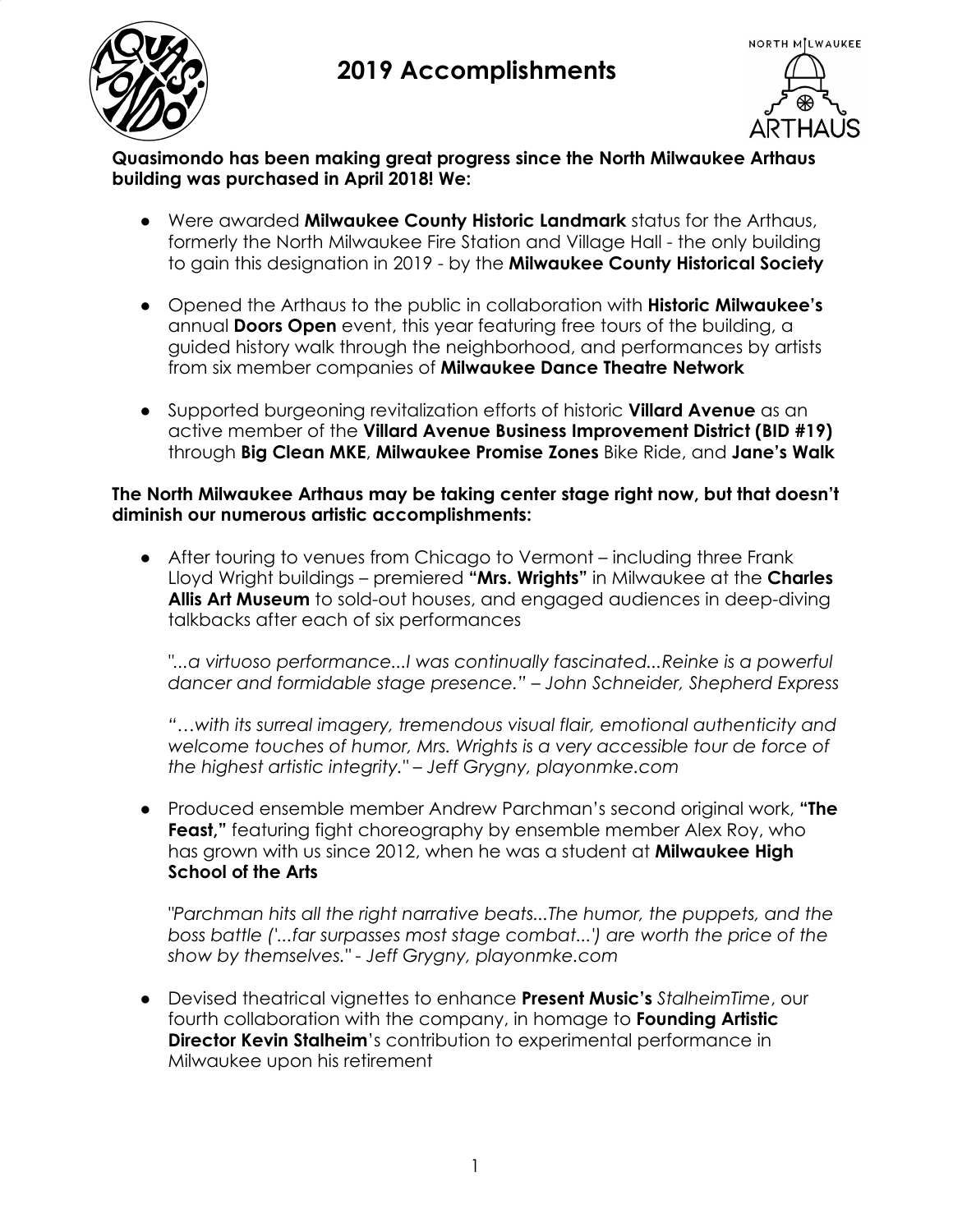



- In response to overwhelming popular demand, re-mounted **"Zie Magic Flute"** in collaboration with **Milwaukee Opera Theatre** and **Cadance Collective** at the historic **Tripoli Shrine Temple**
- Held auditions for **"Doctor Faustus,"** a collaboration with **Alverno College Department of Dance/Theatre**, to premiere in March 2020 at Alverno's **Pitman Theatre**
- Began laying the groundwork for **"Bee the Change,"** a community arts program that creatively addresses the threat of global extinction of our pollinators, which will reach 800 young audiences, in partnership with **"Beevangelist"** Charlie Koenen, **Arts@Large** artist educator Jacque Troy, and **Milwaukee Public Theatre** co-founder Barbara Leigh, Ph.D.
- Were awarded the **Milwaukee Arts Board Grant** for the second year in a row
- Were nominated for four **Footlights People's Choice Awards**, and won our second "Footie" in the category of Outstanding Professional Costume Design for "Zie Magic Flute"
- Were listed as #77 in travel guide, *111 Places in Milwaukee That You Must Not Miss* by Michelle Madden

**And, we continue to nurture key partnerships and grow our organizational capacity to support our work into the future:**

- Welcomed two new members to our Board of Directors, **treasurer Diana Luttmann, CPA, partner at RitzHolman**, and **Chad Piechocki, artist and grants administrator at Next Door Milwaukee**
- Through visioning sessions with ensemble members led by pro-bono consultant Kristelle Ulrich, Revised our organizational mission statement to more succinctly articulate the essence of our work:

*Quasimondo makes original performances that move bodies, hearts and minds. Through devising, performance and education, the interdisciplinary ensemble enriches the community with diverse perspectives to reveal our shared humanity.*

- Valuing our local arts ecosystem, actively engaged with **ImagineMKE**, **Milwaukee Theatre Alliance**, and **Milwaukee Dance Theatre Network**, of which we are a member organization
- Were recognized at **Milwaukee Public Theatre**'s "Passing the Torch" closing celebration and by the press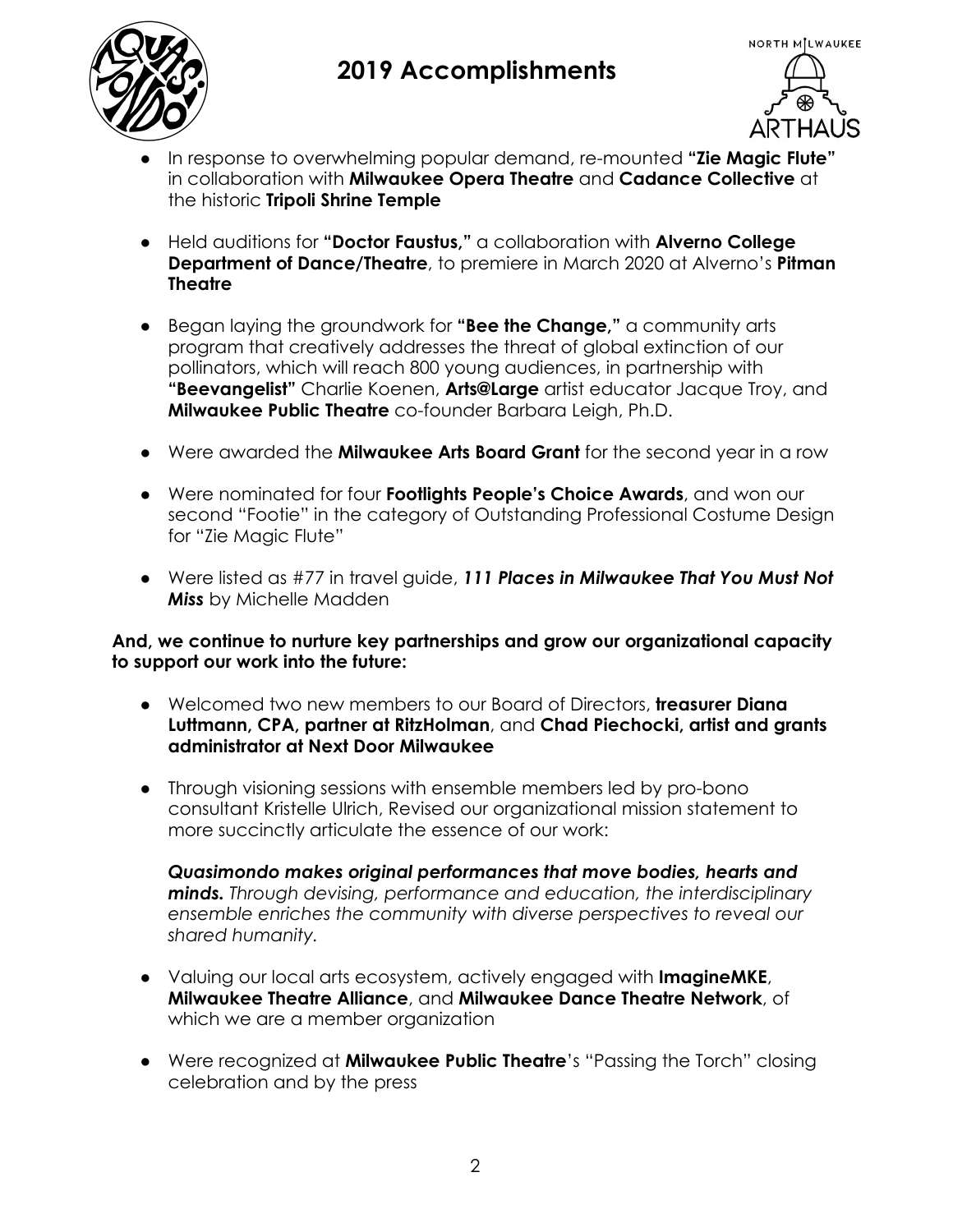



- For the fourth year in a row, performed in commemoration of the **Bay View Tragedy** of 1886, reenacting the bloodiest labor event in Wisconsin's history
- Updated bookkeeping system through an accounting consultancy from **RitzHolman** with financial support from **Nonprofit Management Fund**
- Leveraged ongoing relationships with **UW-Milwaukee** and **Marquette University** to obtain pro-bono professional services and expand our capacity

#### **Made Possible with Support From**

BENEFACTOR (\$10,000+) Ralph Evinrude Foundation, Inc.

PRODUCER (\$5,000-\$9,999) The Meyer & Norma Ragir Foundation Milwaukee Arts Board and Wisconsin Arts Board with funds from the **State of Wisconsin** 

SPONSOR (\$2,500-\$4,999) The Max Fund Nonprofit Management Fund

CHOREOGRAPHER (\$1,000-\$1,499) Anonymous

DESIGNER (\$250-\$499) Janine Arseneau Katie & Tom Heinen **Tim Kietzman** Diana Luttmann Jill Anna Ponasik & William H. **Bradley III** 

ENSEMBLE (\$100-\$249) Anonymous **Bob Balderson** Katie & Matt Damon **Tom Gauthier Matt Griffin** Lori Morse & Robert Gardenier **Edwin Olvera** William E. O'Neill III David Rasmussen Charles Q. Sullivan

**FRIEND (\$50-\$99)** Anonymous Claudia Egan Susan & Karl Lock Diane S. Pautzke **Catherine Shaw** 

PATRON (\$49 and under) Anonymous Anonymous Anne M. Bartelt **Jean Dean Lindner Family** Jessi Miller Dean Gustin **Andrew Parchman** Jenni Reinke Lindsay Renick Mayer & Jamie Corey **Brian Rott Ricky Traner Andy Walsh** Elizabeth & Bill Webb

**IN HONOR OF** Emily & Lyn Wayne, in honor of Andrew Parchman

IN-KIND Adonai Employment Marquette Law and Entrepreneurship Clinic (LEC) University of Wisconsin-Milwaukee School of Architecture and **Urban Planning**